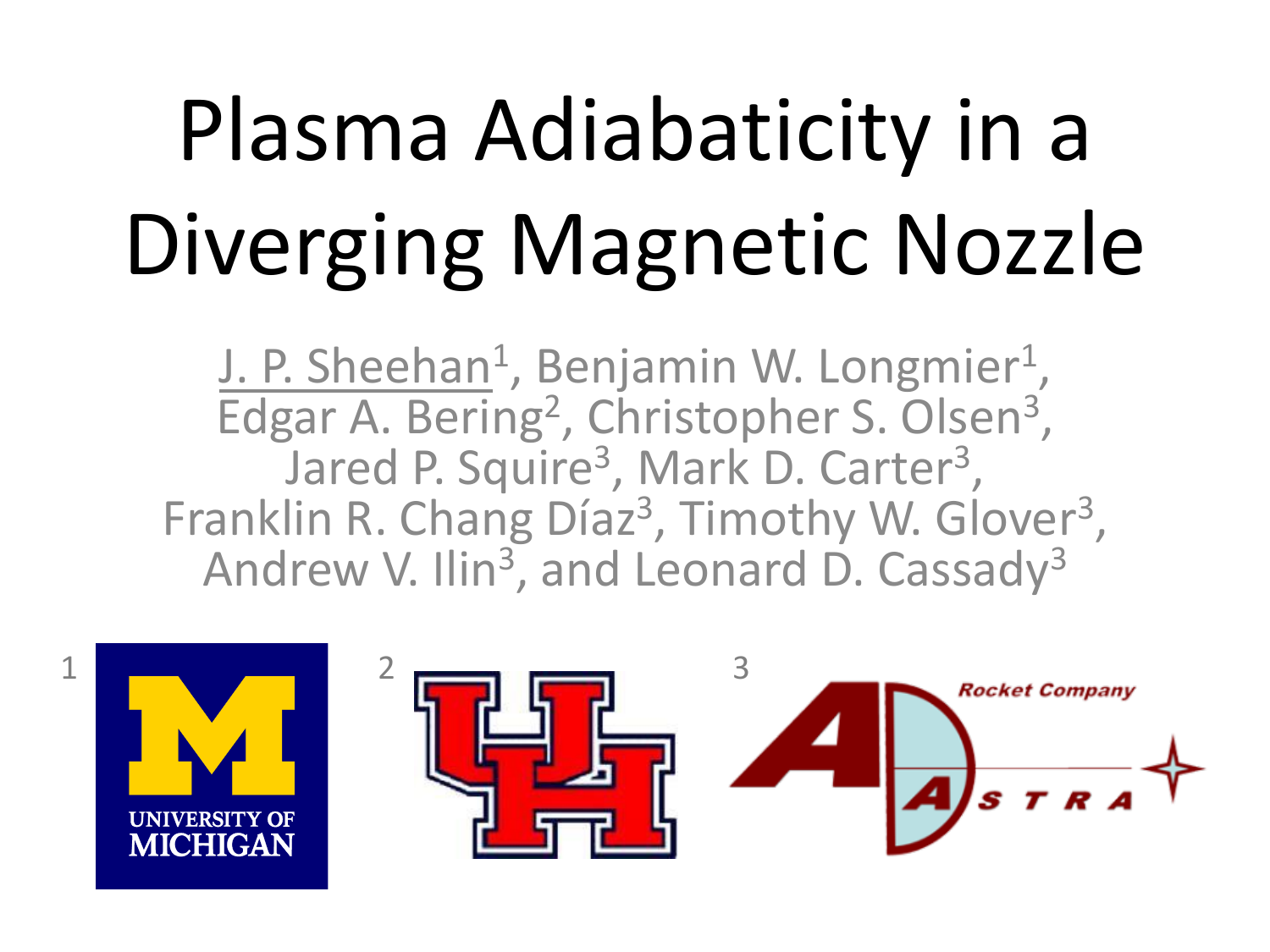#### Abstract

A mechanism for ambipolar ion acceleration in a magnetic nozzle is proposed. The plasma is adiabatic (i.e. transfers no heat to or from its surroundings) in the diverging section of a magnetic nozzle so any energy lost by the electrons must be transferred to the ions via the electric field. Fluid theory indicates that the change in average electron energy equals the change in plasma potential. These predictions were validated by measurements in VASIMR which has experimental conditions conducive to ambipolar ion acceleration. Applications to the development of the CubeSat Ambipolar Thruster (CAT) are outlined.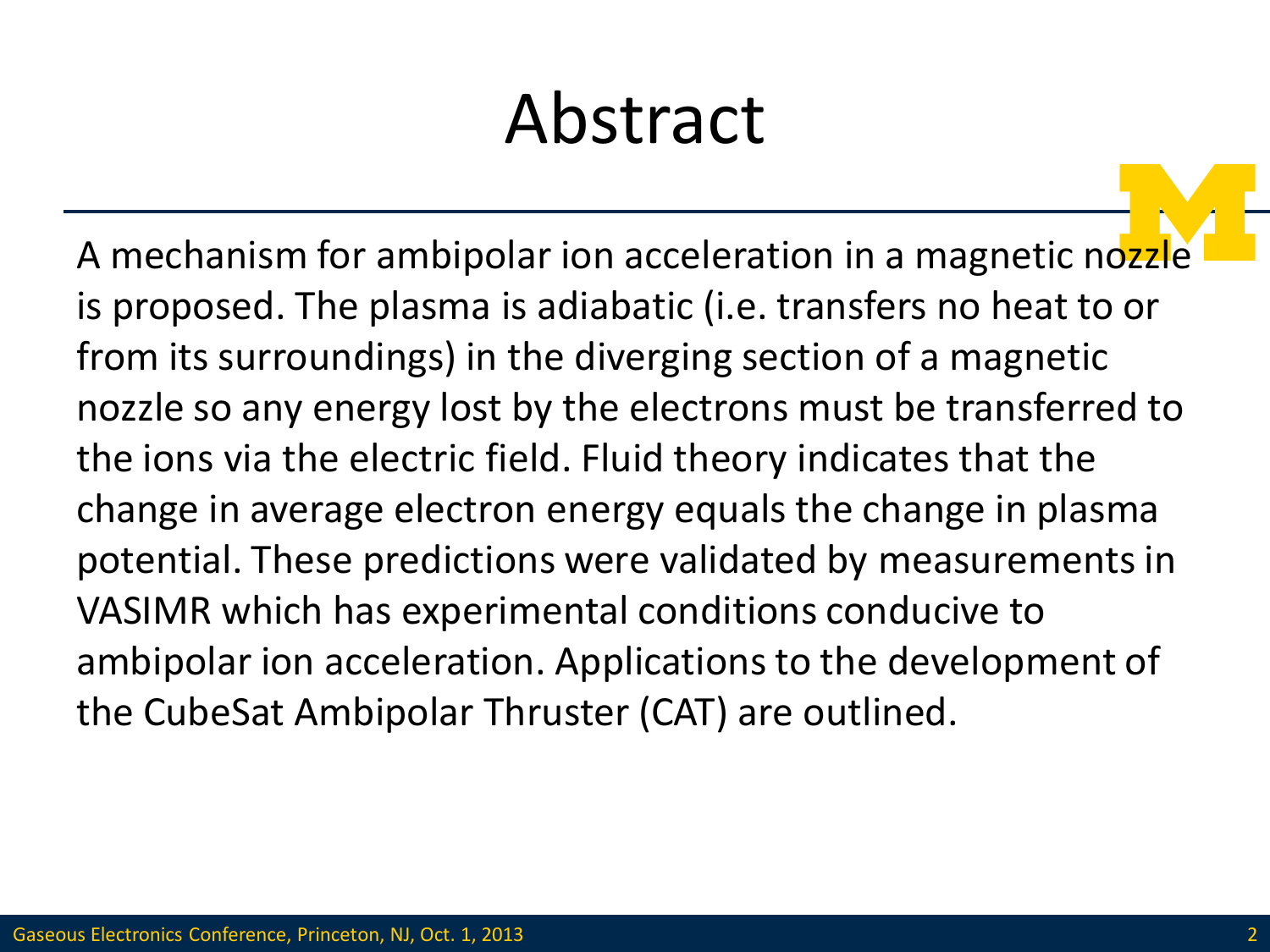### Helicons and magnetic nozzles

- Helicons
	- Radio frequency
	- High ionizing efficiency
	- Electron heating
- Magnetic nozzle
	- Functions like physical nozzle
	- Accelerates ions
	- Converts thermal energy into directed kinetic energy

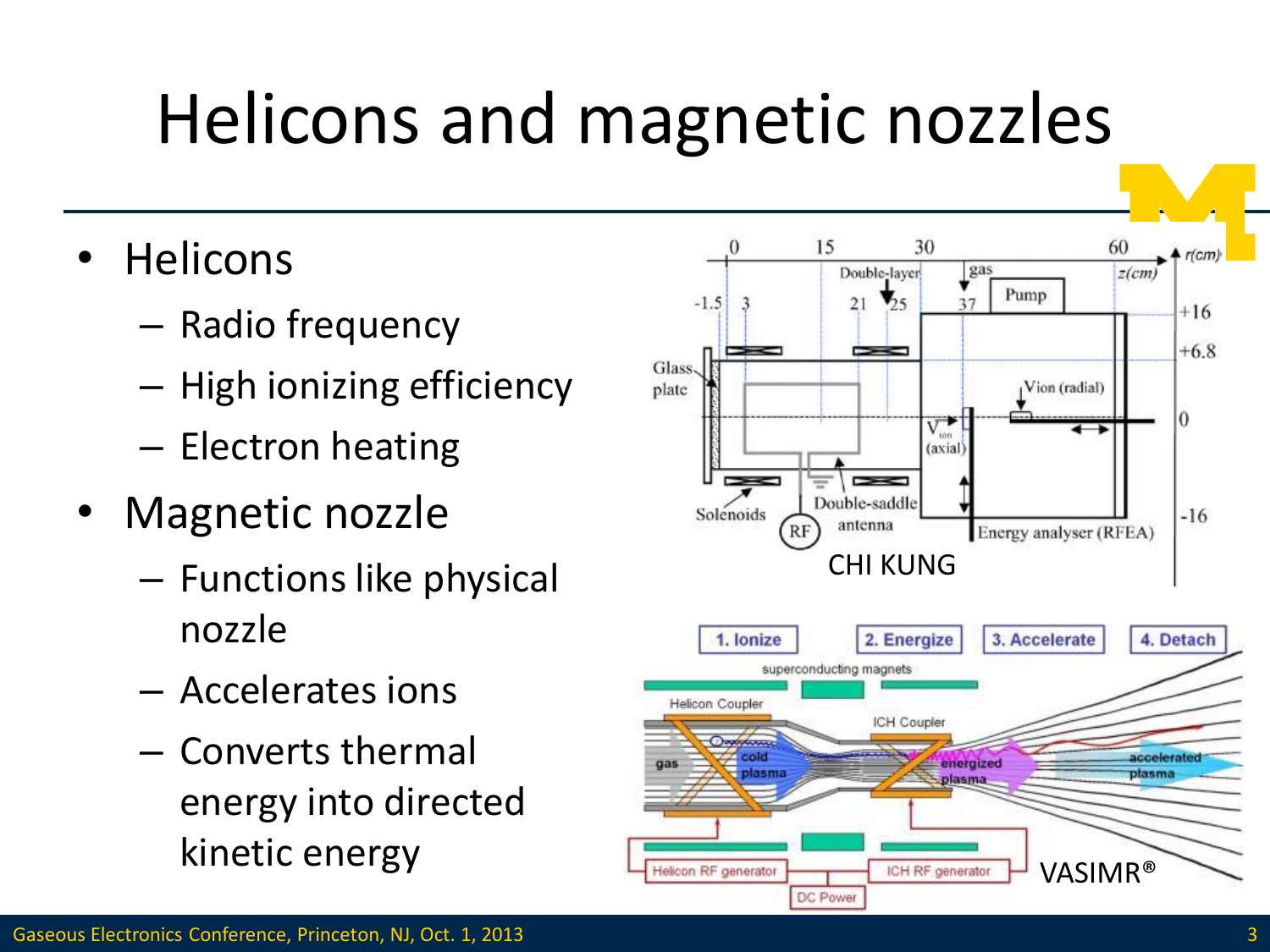### Double layers in helicons



- Narrow layer (10s of  $\lambda_d$ ) of large potential jump (several  $\mathsf{T_{e}}/\mathsf{e}$
- **Isothermal**
- Occurs downstream of nozzle
- Current free, expanding
- Accelerates ions
- May be thrust mechanism in helicon thrusters

C. Charles, Plasma Sources Science and Technology **16** (4), R1-R25 (2007).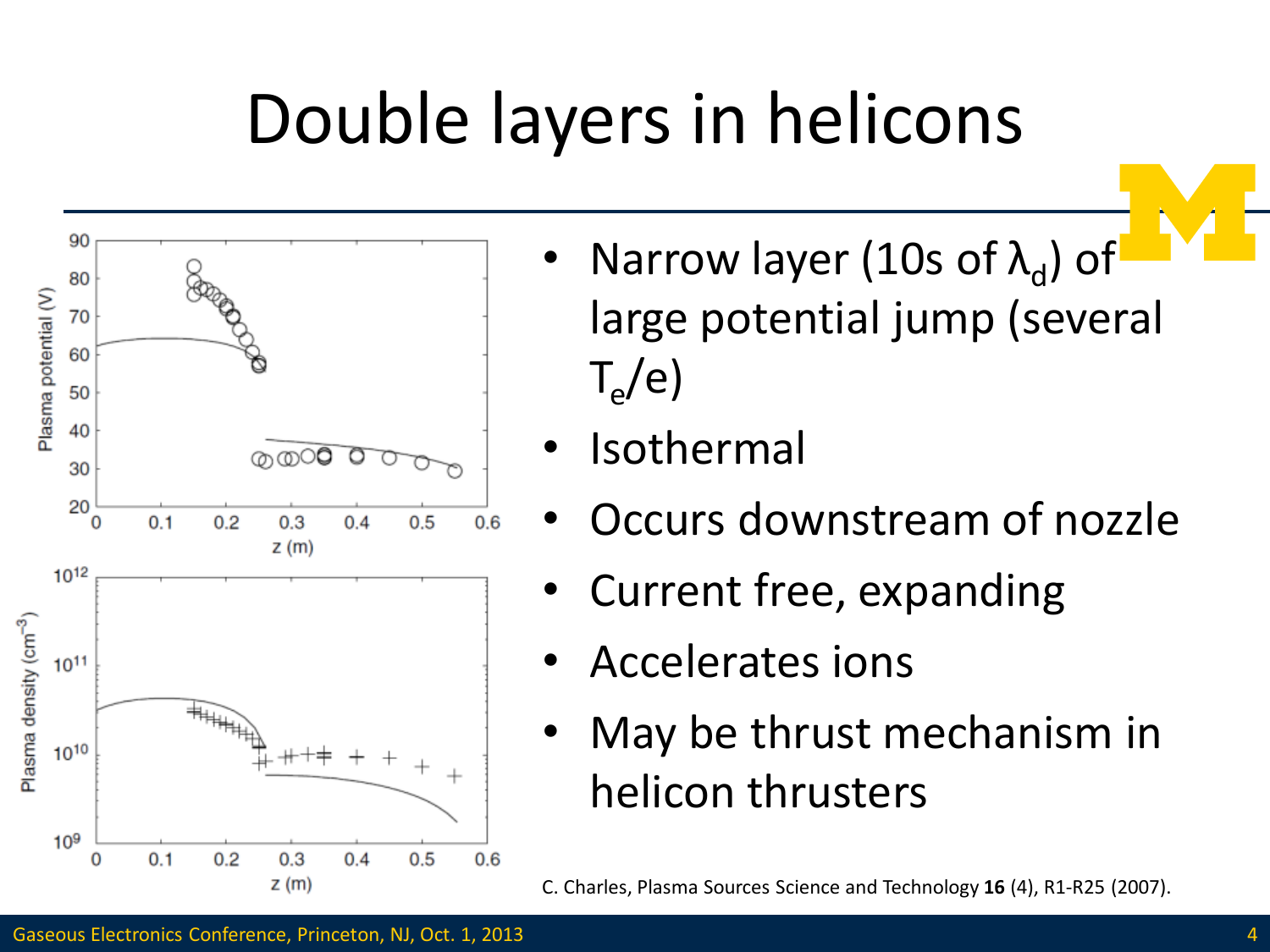#### Ion acceleration in VASIMR®

- VASIMR: < 200 kW helicon + ICH thruster
- Went looking for double layers, but found none!
- $V_p$ ,  $n_e$ , and T<sub>e</sub> derivatives coincide
- Long length scales: 1000s of  $λ_d$
- Corroborated with RPA



B. W. Longmier, E. A. Bering, M. D. Carter, L. D. Cassady, W. J. Chancery, F. R. C. Diaz, T. W. Glover, N. Hershkowitz, A. V. Ilin, G. E. McCaskill, C. S. Olsen and J. P. Squire, Plasma Sources Science and Technology **20** (1), 015007 (2011).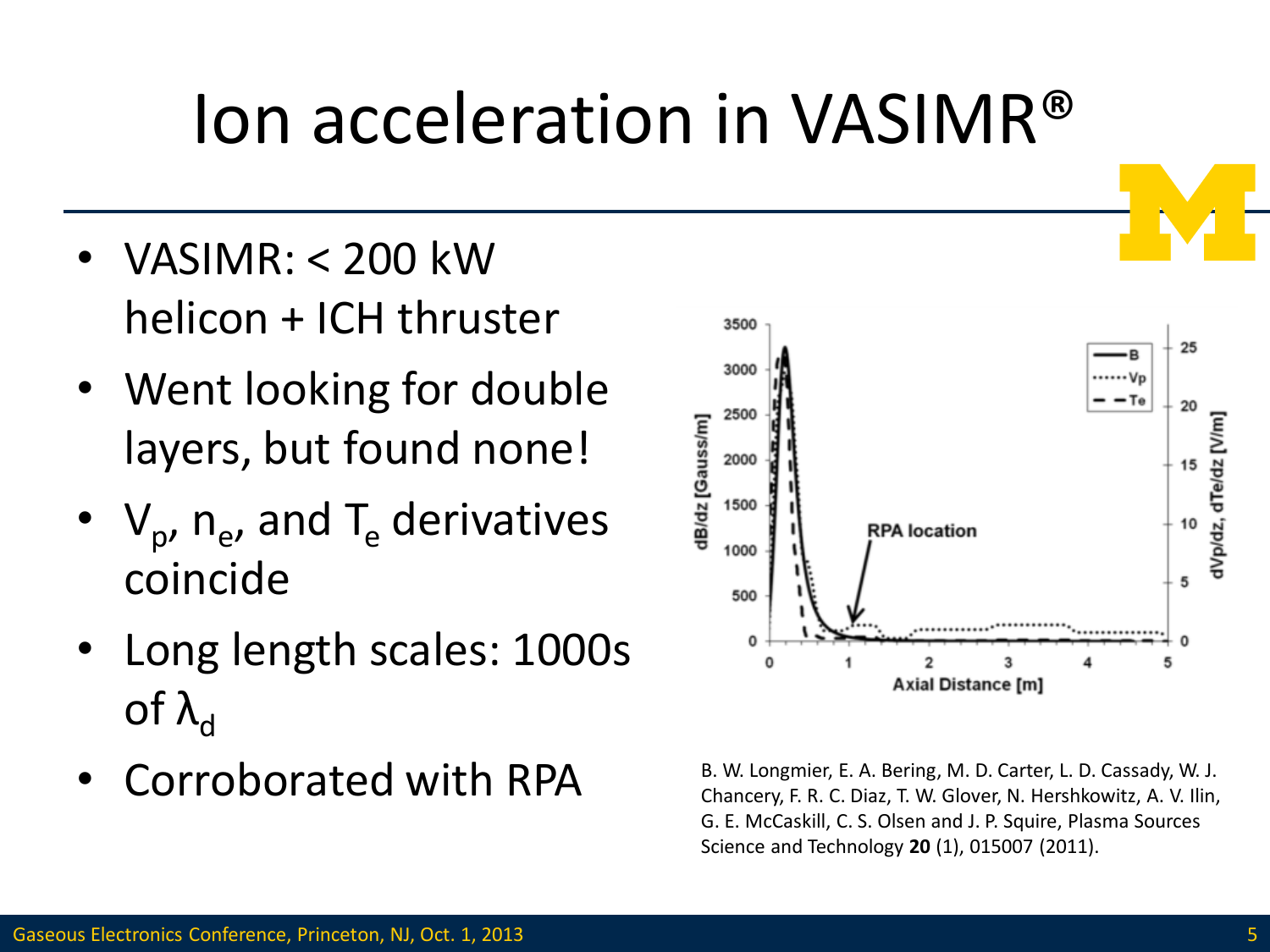### Plasma in nozzle is adiabatic

- Electron pressure in Maxwellian plasma:
- Adiabatic pressure:

- Momentum balance equation:
- Average electron energy:

$$
p_e = n_e T_e
$$
  
\n
$$
p_e = Cn^{\gamma}
$$
  
\n
$$
\gamma = \frac{N + 2}{N}
$$
  
\n
$$
\frac{\partial p_e}{\partial s} = n_e \frac{\partial (e\varphi)}{\partial s}
$$
  
\n
$$
\frac{\partial \langle E \rangle}{\partial s} = \frac{\partial (e\varphi)}{\partial s}
$$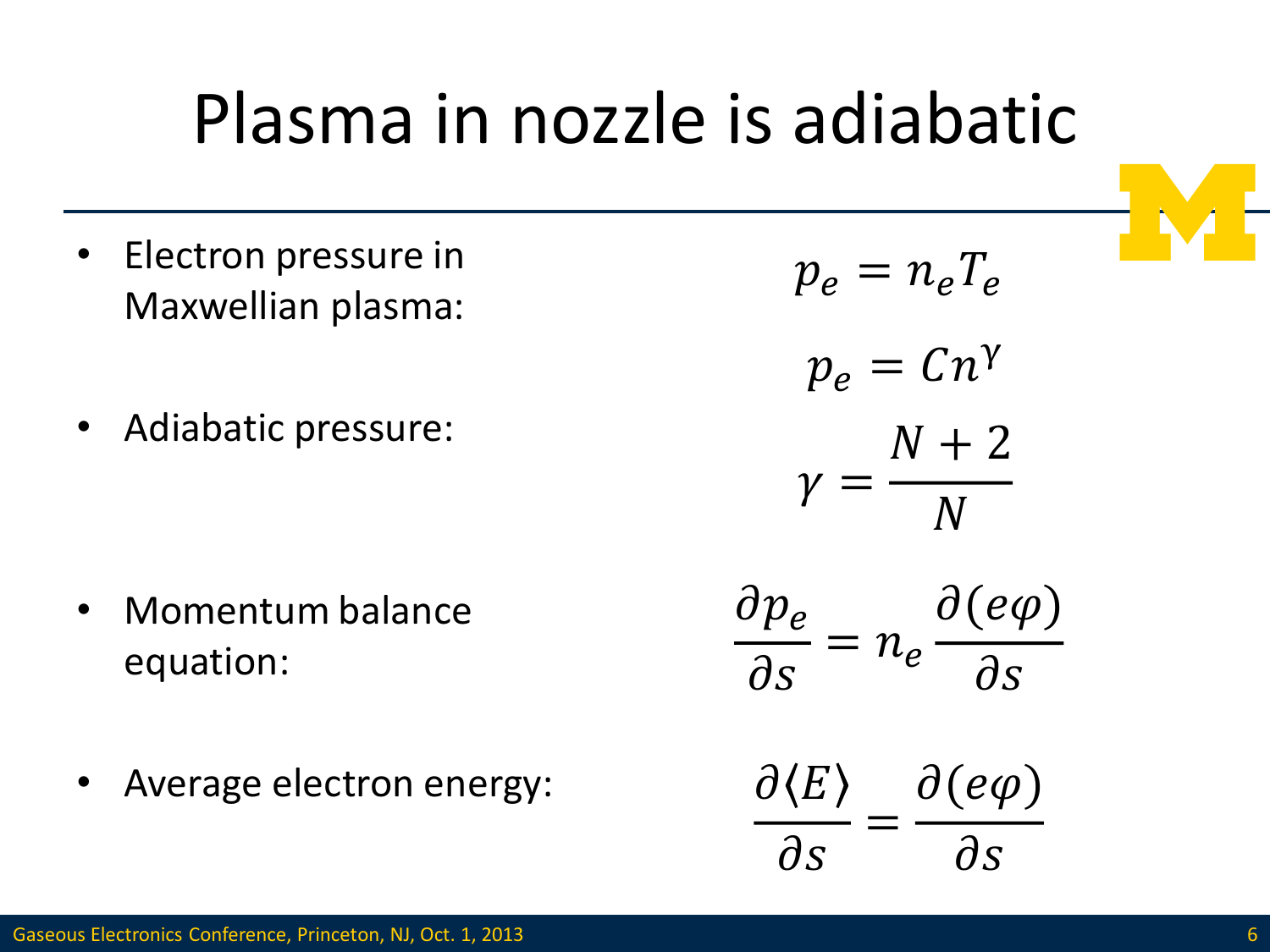# Helicon experiment using VASIMR hardware

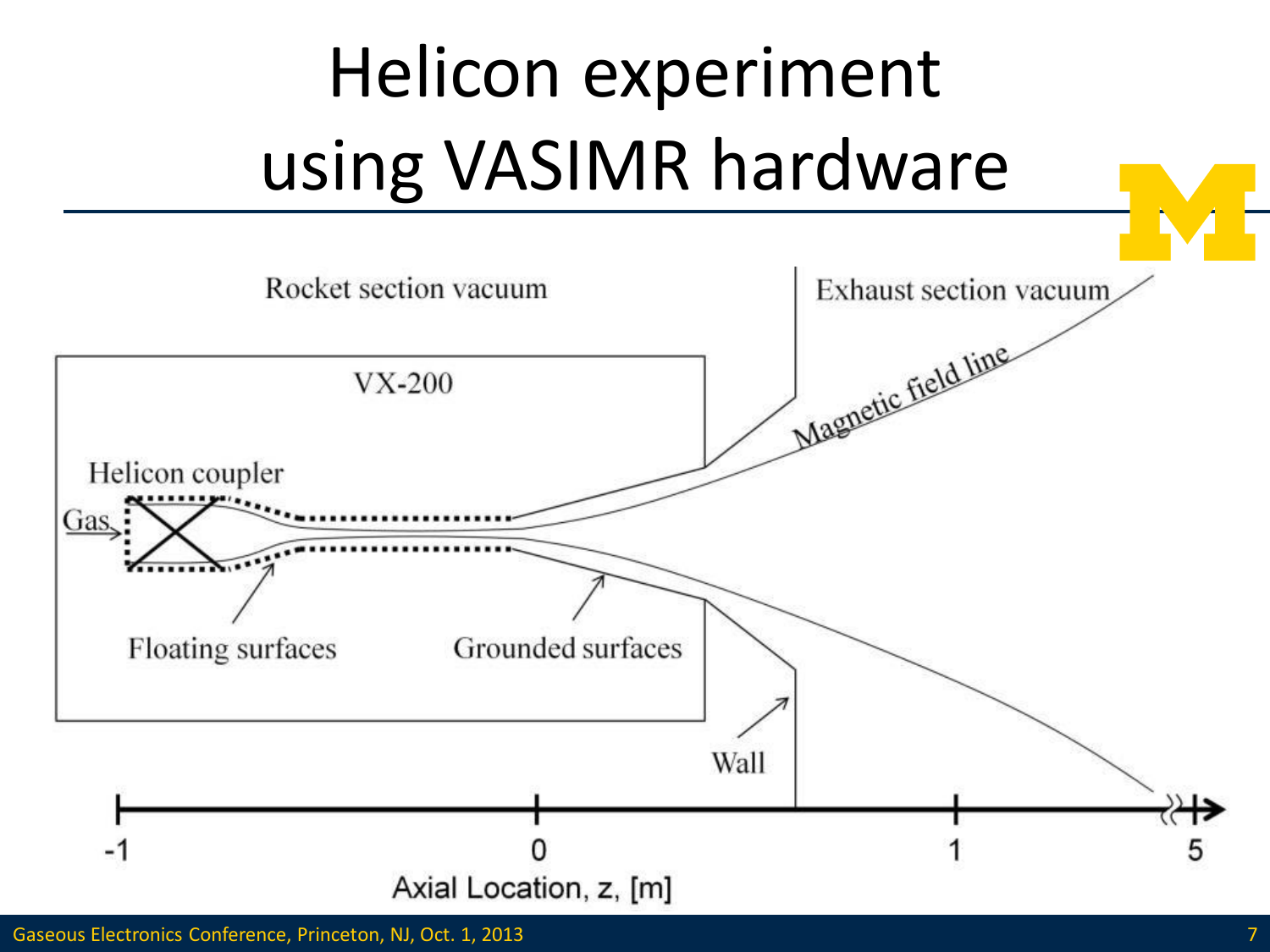# Plasma parameters were measured with a planar Langmuir probe



- $P = 15 30$  kW
- $\dot{m} = 50 140 \text{ mg/s}$
- $V_p < 20 V$
- $T_{\text{e}}$  < 15 eV
- $n_e = 10^{10} 10^{12}$  cm<sup>-3</sup>
- Planar tungsten probe
- No RF compensation needed
- Guard ring reduces sheath expansion effects
- Parameters extracted from I-V traces
	- V<sub>p</sub>: knee
	- T<sub>e</sub>: semilog
	- n<sub>e</sub>: saturation current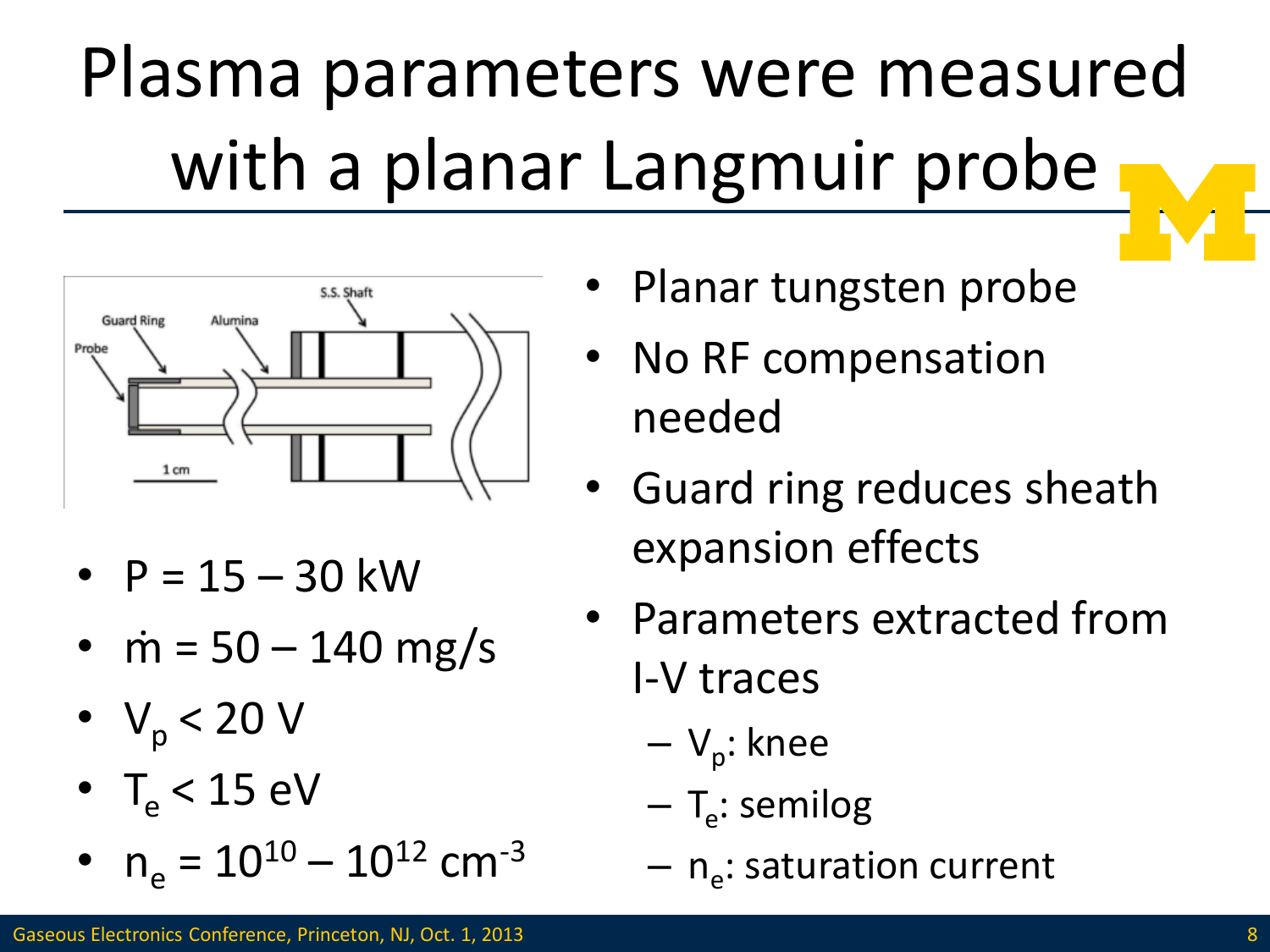# Parametric study of operating parameters

- Measured at fixed position
	- 50 mm from throat
	- Highest density where probe could survive
- Lower mass flow rate
	- Higher T<sub>e</sub>, V<sub>p</sub>
	- $-$  Lower  $n_e$
- Power flow density ∝ input energy per ion
	- Optimize energy deposition for given flow rate

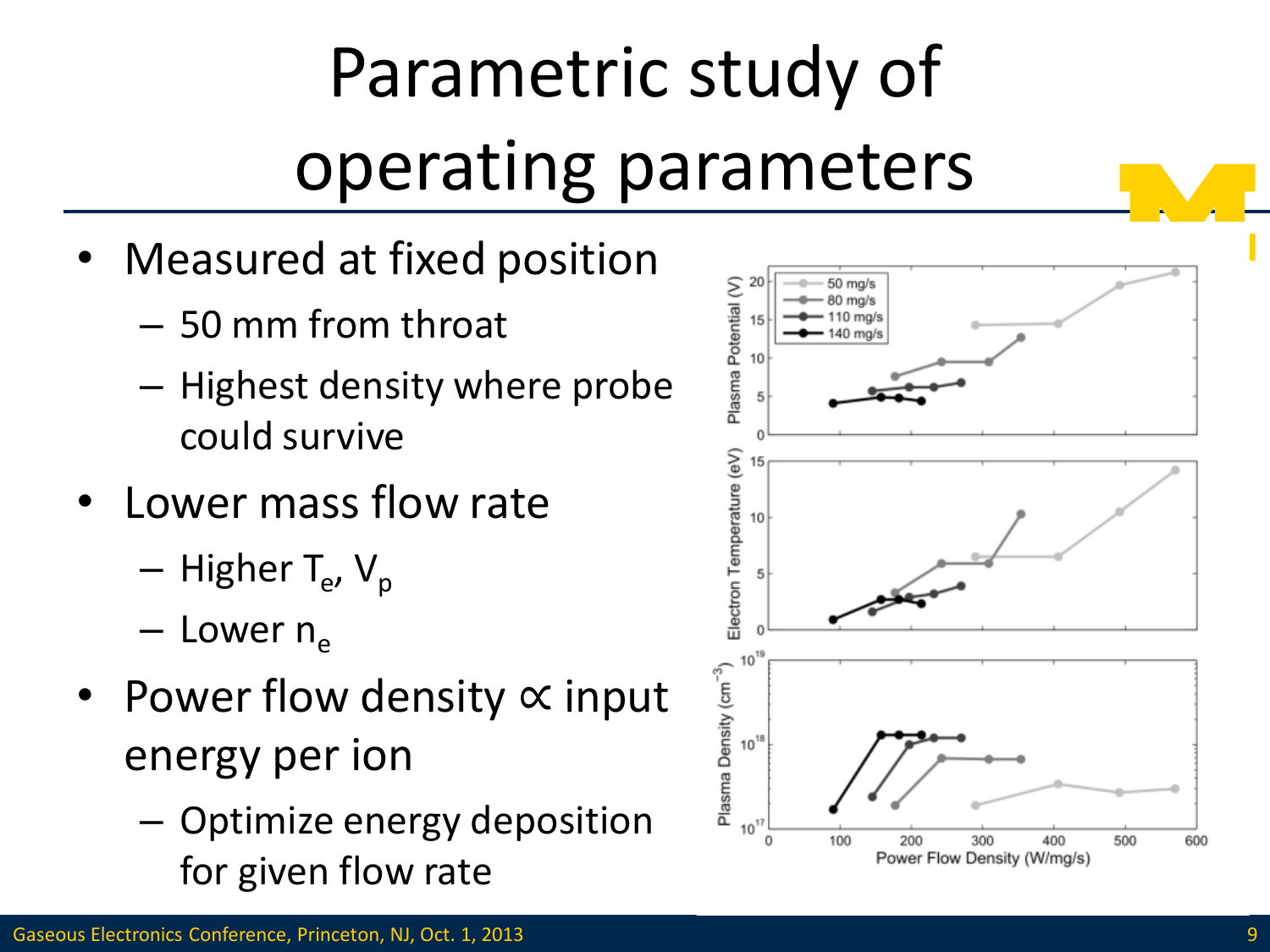# $V_p$ , T<sub>e</sub>, and n<sub>e</sub> decay downstream

- Axial measurements
- Lowest and highest mass flow rates are shown
- Temperature decay: plasma is not isothermal
- Length scale: 1000s of  $\lambda_{d}$
- No double layer

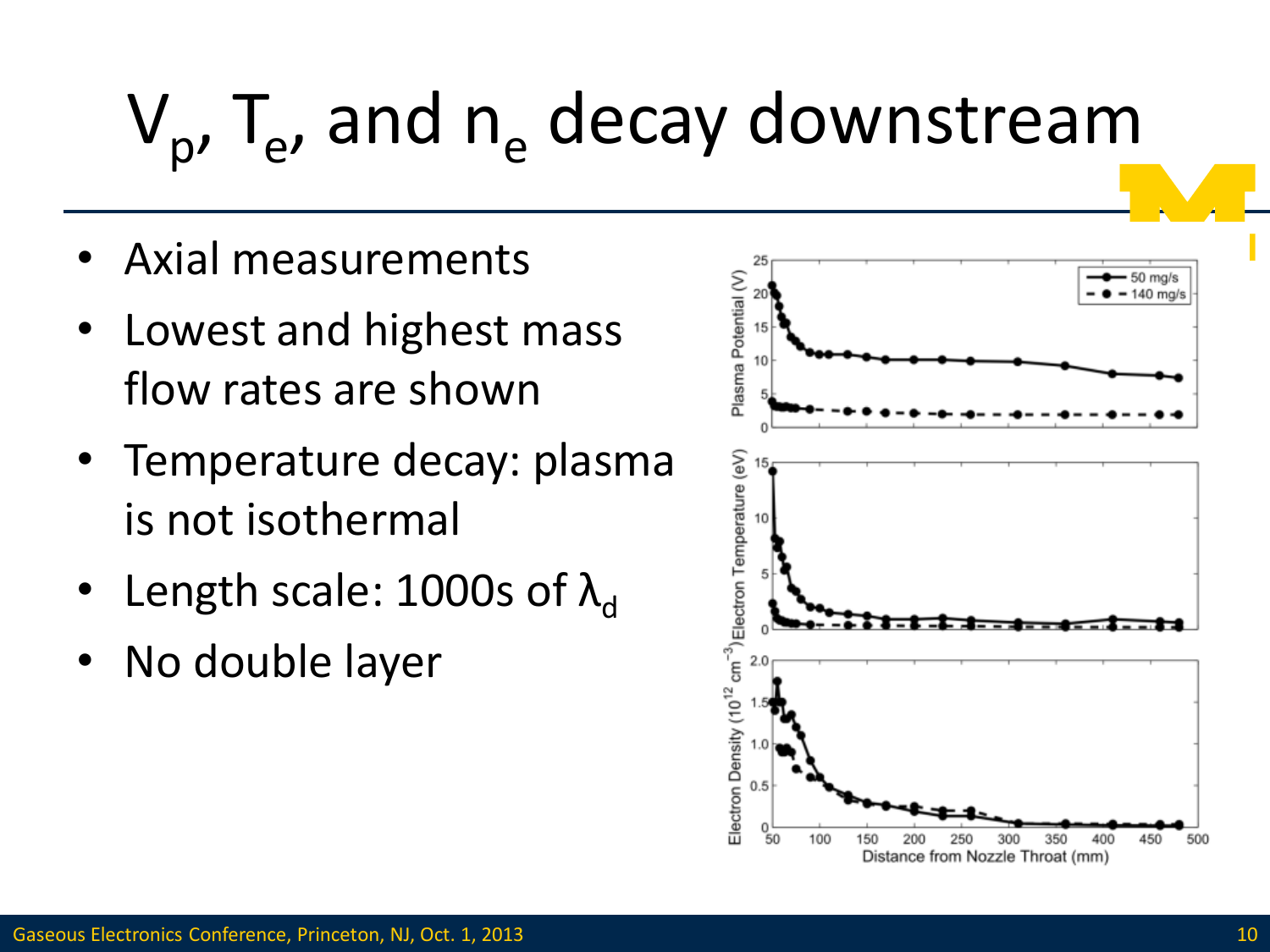#### Radial parameters were measured



- 50 mm from throat
- **Density profile** consistent with plume
- Small radial acceleration
- Significant temperature fluctuations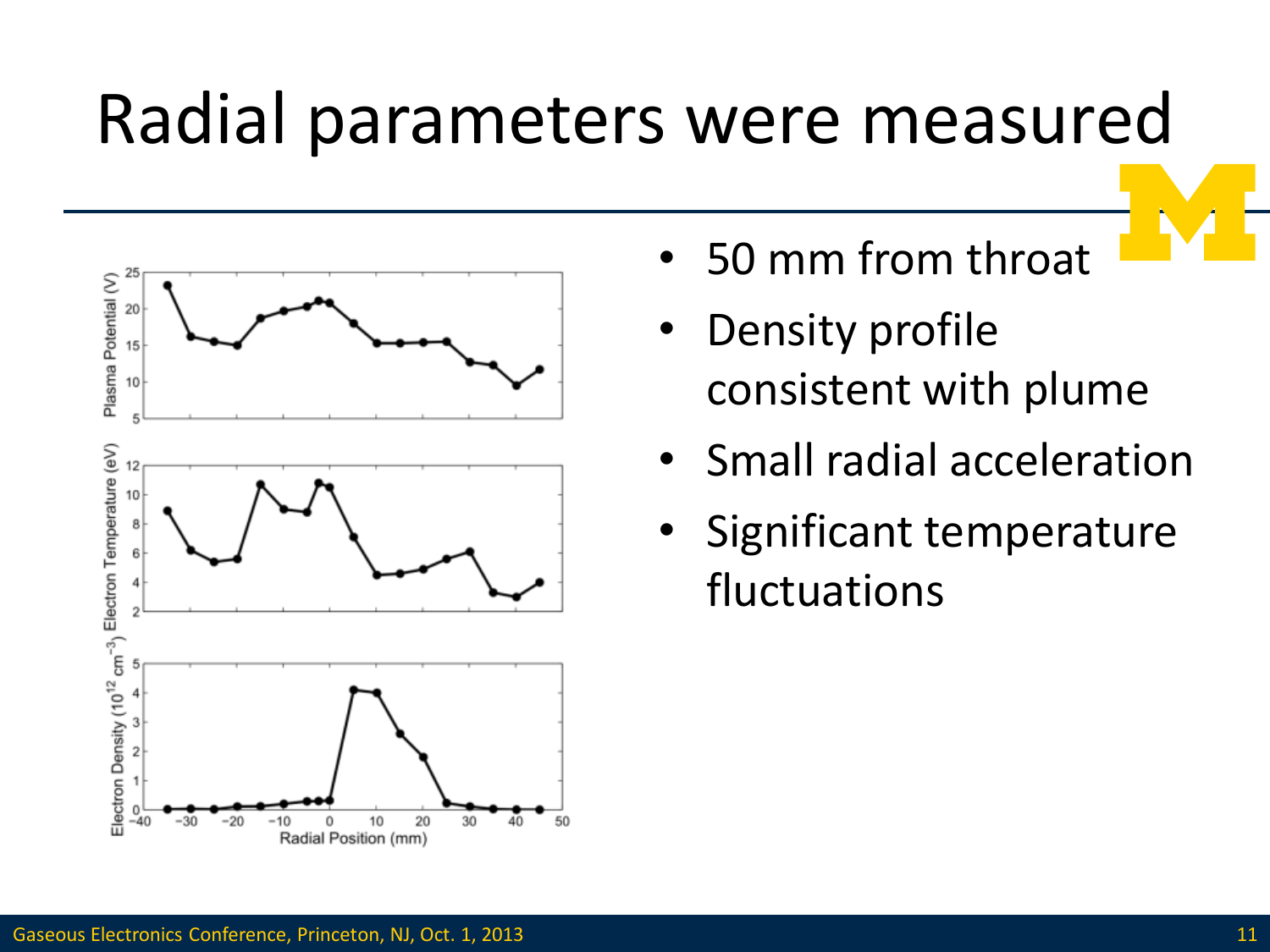### Data are consistent with adiabatic theory

- Plasma potential decays proportionally to electron temperature
- Some electron energy may be lost to other sinks

$$
\frac{\partial (e\varphi)}{\partial s} = 1.17 \frac{\partial T_e}{\partial s}
$$

$$
\frac{\partial (e\varphi)}{\partial s} = 0.78 \frac{\partial \langle E \rangle}{\partial s}
$$

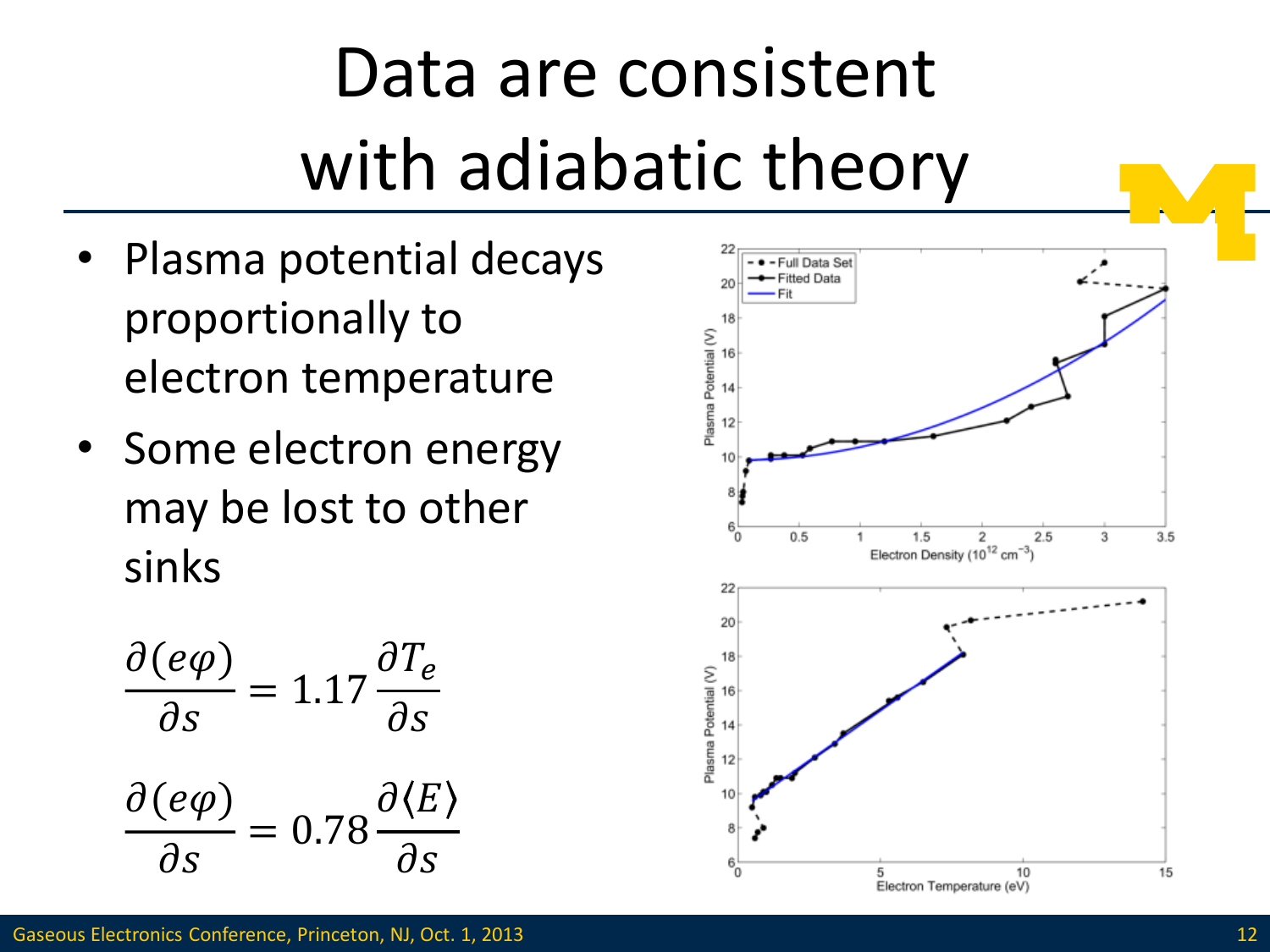# Electrodeless thruster design and open questions

- Ambipolar ion acceleration
	- Ion energy limited by electron temperature
	- Not by density drop
	- Boltzmann relation does not hold
- Electrons energy transfer to ions
- Re-thermalization
- Thruster generation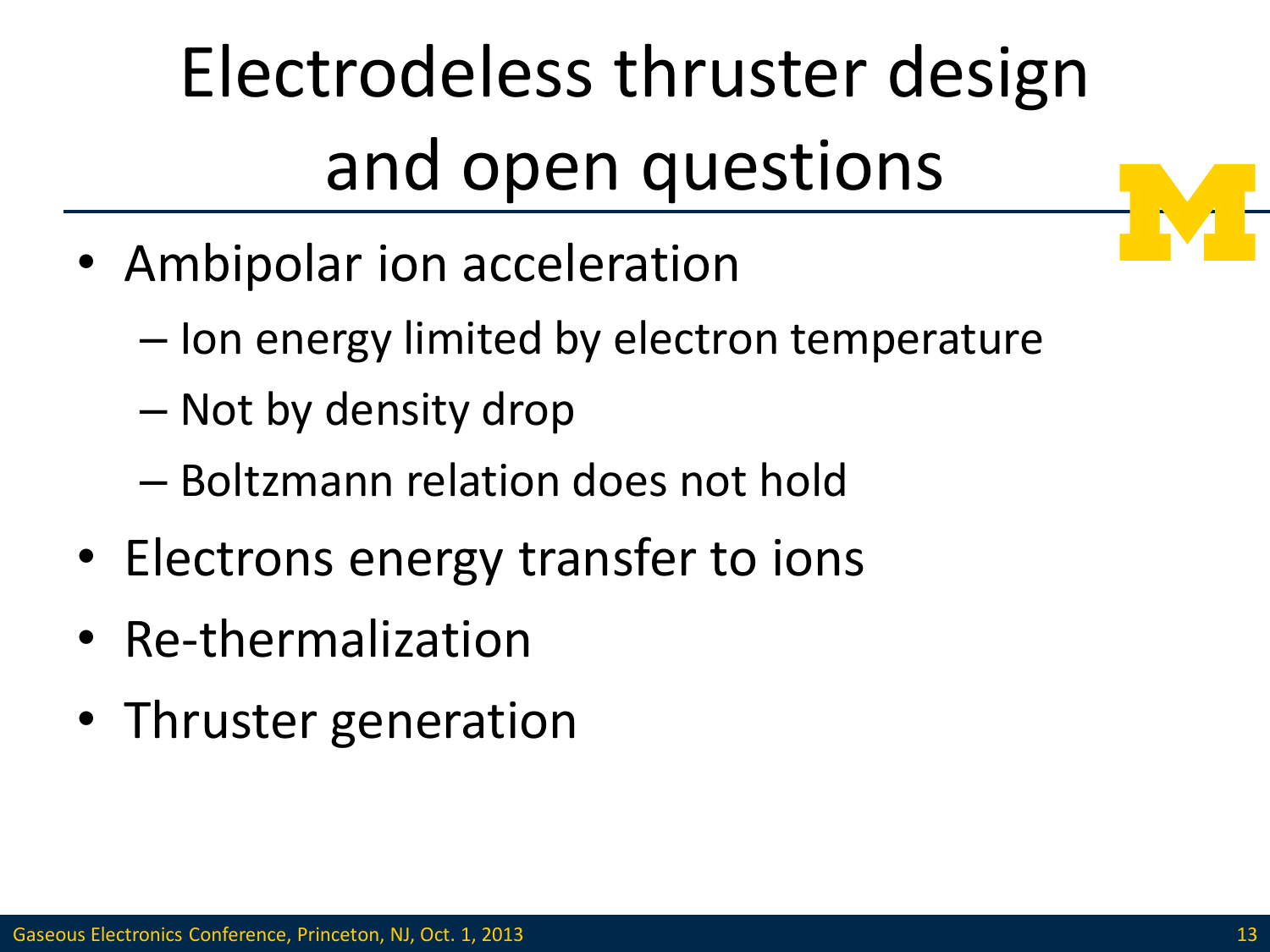# CAT design uses a helicon plasma and a magnetic nozzle

- Quartz plasma liner with showerhead
- Converging nozzle matches magnetic field
- Radially oriented magnets produce magnetic nozzle
- Copper helical half-twist helicon antenna for plasma generation/heating
- Faraday cage to isolate RF
- Diameter < 10 cm to fit CubeSat form factor



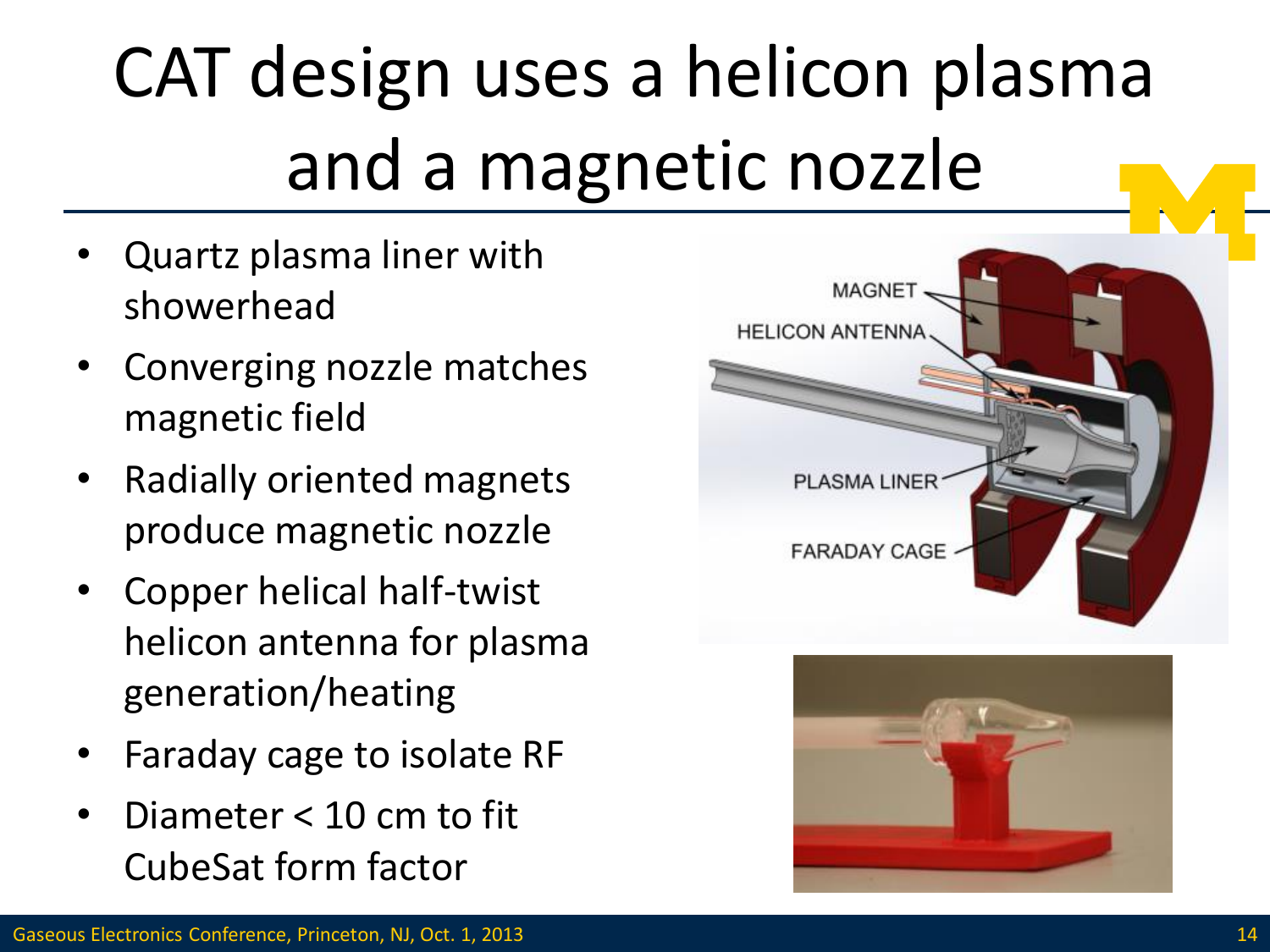#### Permanent magnet nozzle

- NdFeB permanent magnets
- Rings divided into radially oriented arc magnets for ease of manufacturing
- Magnetic field at throat: 1100 G
- Decays to earth's magnetic field within 40 cm
- Assume plasma detaches at 0.5 G at the furthest
- Nozzle efficiency: 83%

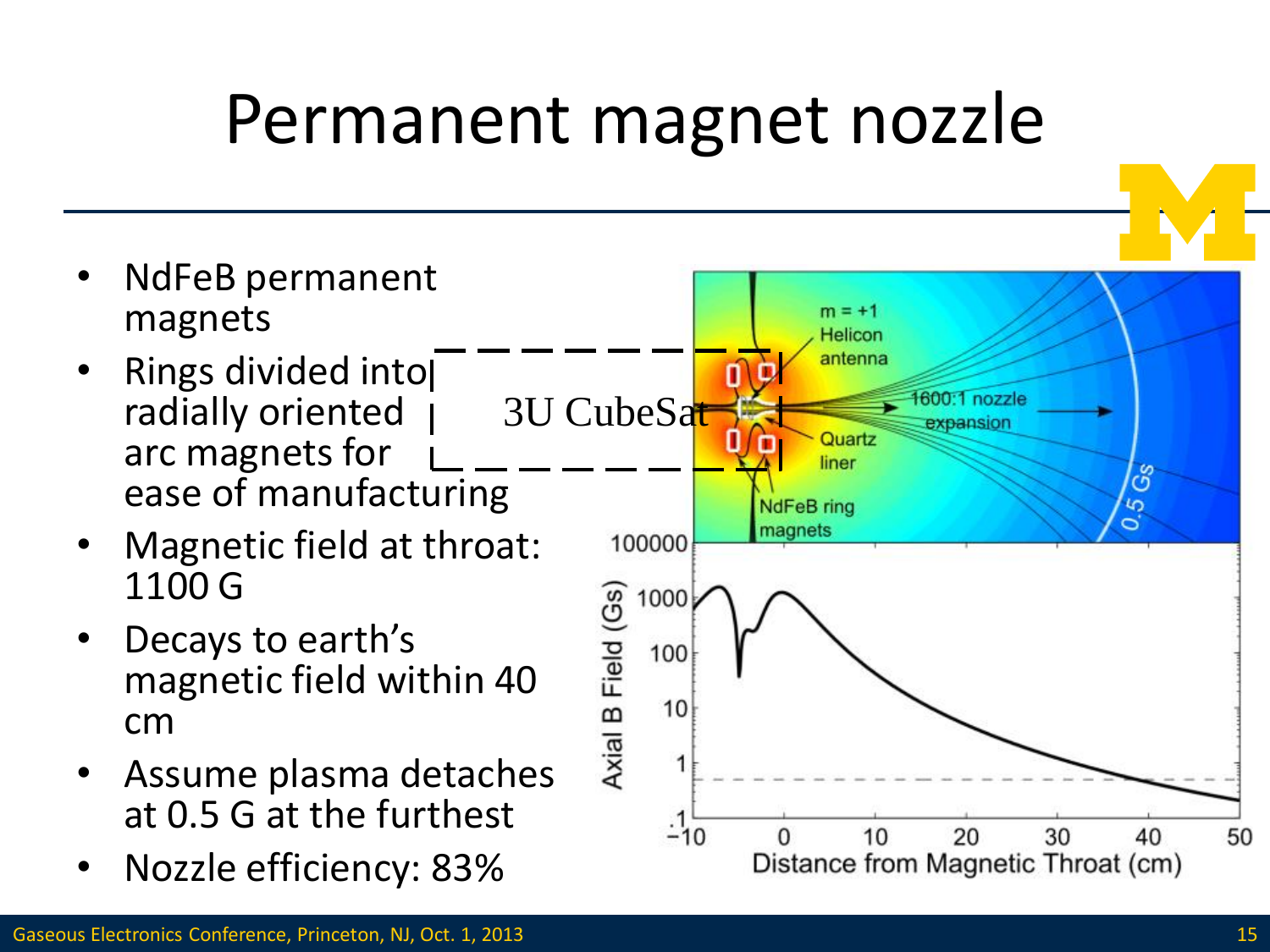#### Experiment parameters



The operational prototype RF power processing unit

- $\sim$ 10 Watts
- 27.13 MHz
- **Propellant** 
	- Argon: initial testing
	- Water
	- Liquid metal
- $0.1 1$  sccm
- ~1100 G maximum B field
- Magnetic nozzle field will decrease to strength of earth's before reaching vacuum chamber wall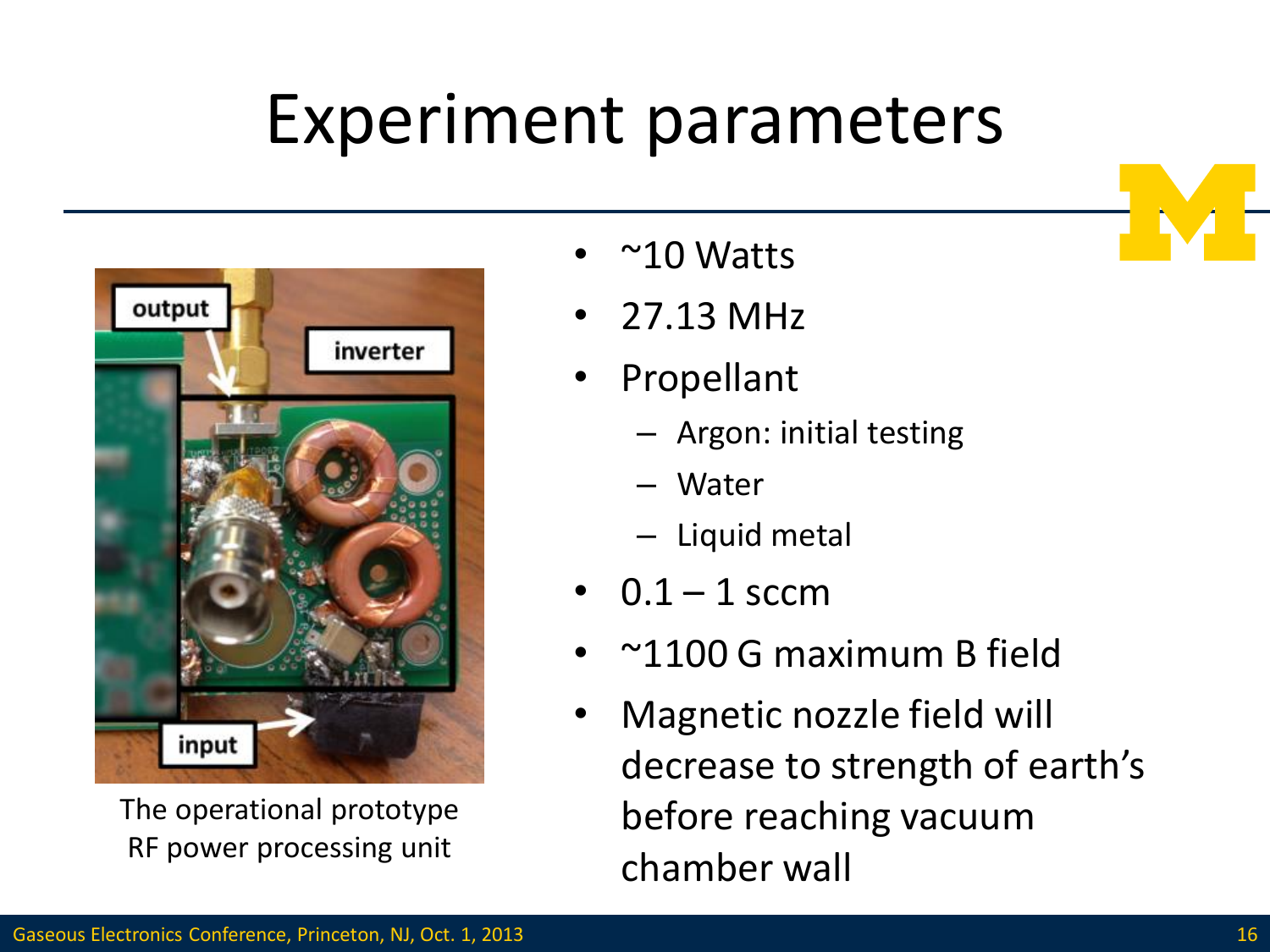### Conclusion

- Adiabatic plasma expansion
	- Non-isothermal
	- Long length scales
	- Ion acceleration limited by electron temperature
- CubeSat Ambipolar Thruster
	- Helicon thruster designed specifically for small satellites
	- Large ΔV maneuvers
	- Solid or liquid storable propellants